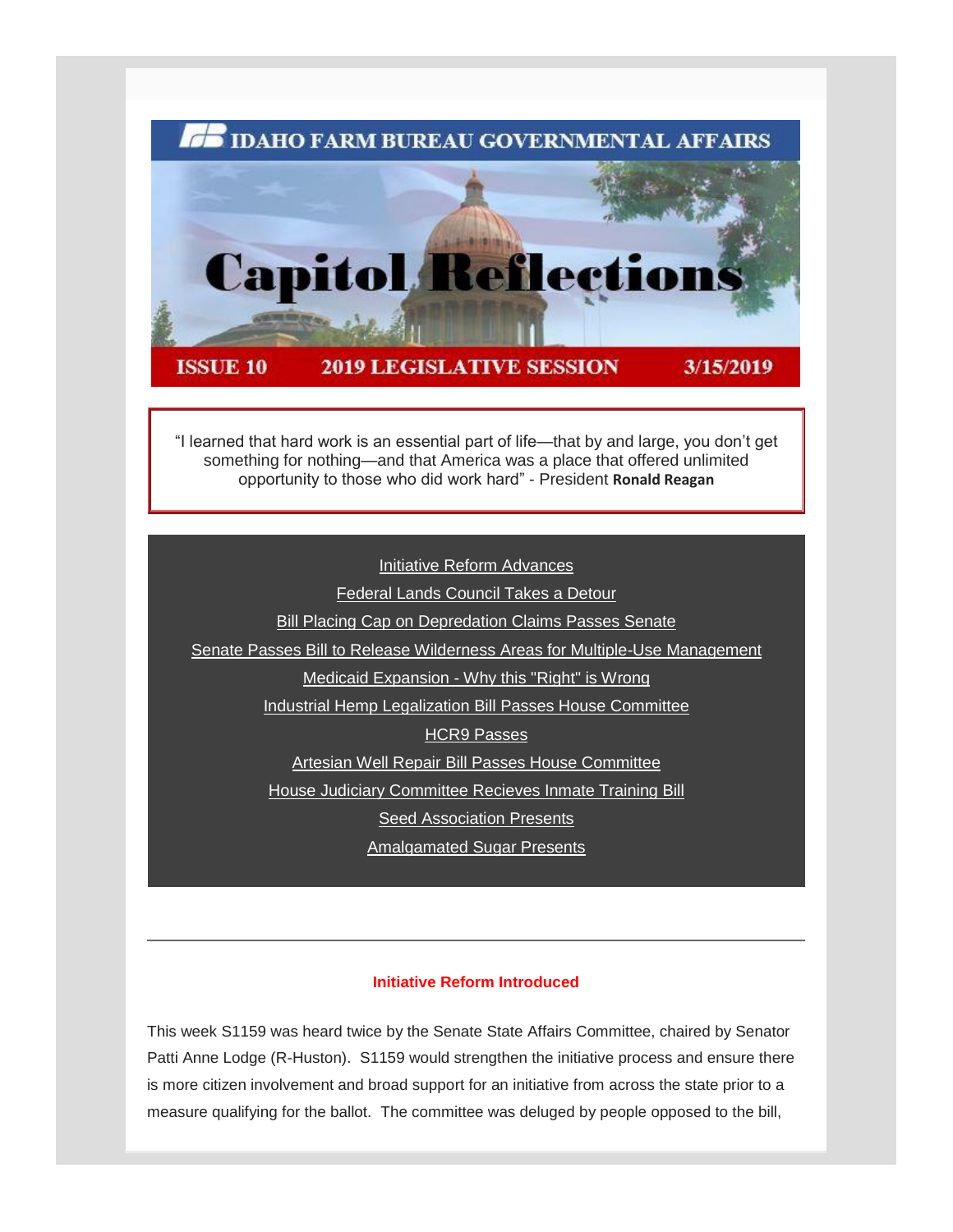many of whom looked suspiciously like the same people who showed up to testify in opposition to the Medicaid work requirements bill.

Currently, Idaho law requires petitions be signed by 6% of registered voters from at least 18 legislative districts. S1159 would ensure broader support by requiring 10% of registered voters from within 32 of the 35 legislative districts. Furthermore, S1159 requires petitions to include a fiscal note alerting voters what the proposal will cost; and a proposed funding source so voters know if taxes will be raised, or if other programs will be cut.

Keep in mind 26 other states don't even allow initiatives in their states. Of the remaining 24 states, 14 require a higher percentage of voters to sign petitions than Idaho, while 7 states require 10% or more. This is not radical or unusual to require this level of participation across the state. Furthermore, several other states also require the signatures come from most, if not all, of the legislative districts within their state. Again, S1159 is not unusual in making these proposals.

Under current law, all signatures could be gathered in 3 ½ counties in Idaho to qualify for the ballot. There are 18 legislative districts contained within Ada, Canyon, Kootenai and ½ of Bonneville Counties. This means that the input of the citizens in the remaining 40 Idaho counties could be completely ignored. S1159 is a common-sense approach to ensuring the views of Idaho citizens from across the state are considered prior to qualifying for the ballot.

S1159 must be approved by the Committee before heading to the Senate floor for further consideration. IFBF policy #138 supports enhancing the initiative process. **IFBF supports S1159**.

# [BACK](#page-0-1)

#### **Federal Lands Council Takes a Detour**

<span id="page-1-0"></span>This week H162 was heard in the Senate Resources Committee chaired by Senator Lee Heider (R-Twin Falls). Unfortunately, Senator Bert Brackett (R-Rogerson), made a motion to send H162 to the amending order for possible amendment, despite being a co-sponsor of the bill, and without any consultation with the other sponsors. Since he was a co-sponsor, other committee members went along with the motion.

H162 would create the Idaho Council on Federal Lands. The Council would review policies and issues "relating to jurisdiction, governmental sovereignty, taxation, natural resources, economic development, and other issues where state government and federal government interface with respect to such lands."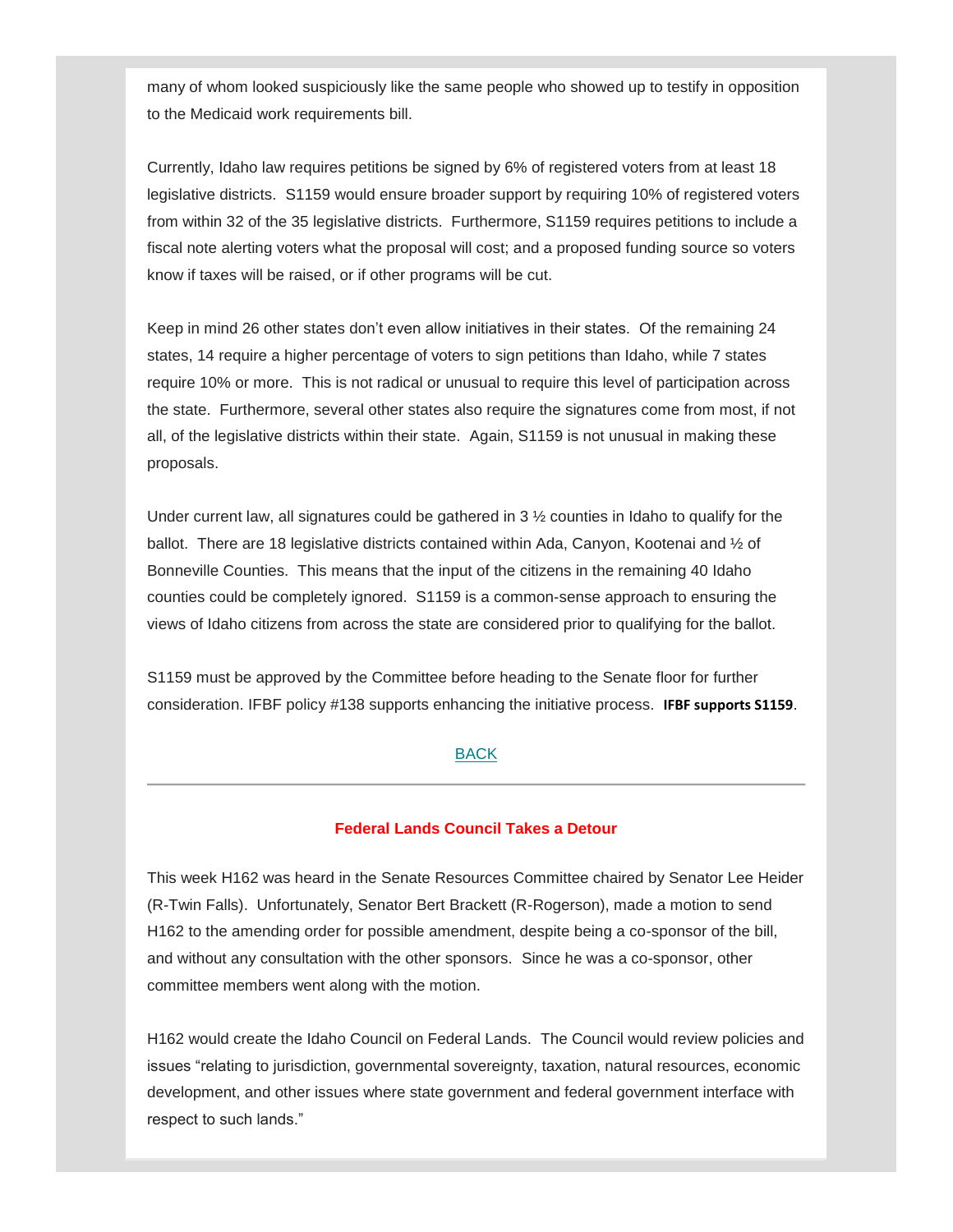Despite regulations requiring the federal government to coordinate with state and local governments, Idaho does not have any agency or department that works directly with the federal government to address all issues associated with federal land management. This is important since 63% of Idaho is managed by the federal government. The Idaho Department of Lands does work closely with the U.S. Forest Service on Good Neighbor Authority projects, and the Governor's office weighs in on specific issues from time to time, like endangered species, but no state entity is dedicated to this important issue. There are no state employees focused on the day-in, day-out issues that affect ranchers, loggers, miners and recreationalists who are using federal lands in Idaho.

H162 would provide a formal state entity dedicated to meaningful dialogue between the state of Idaho and federal land management agencies. The Council can seek additional cooperative management opportunities, coordinate with the federal agencies during their land management planning processes to ensure Idaho citizens are not negatively impacted by decisions and ensure that we are working towards common goals on these lands.

The Council could also work to maintain and enhance access to federally managed lands for Idaho Citizens. The Forest Service and BLM have closed thousands of miles of roads in Idaho, limiting access to these lands. The council would be in a far better position, working peer to peer with the federal government, to ensure access is maintained and enhanced. This will also be an opportunity for the Council to provide information to citizens about upcoming federal land planning processes, so the citizens can be engaged at the local level.

Furthermore, the Council could serve as a liaison between federal agencies and Idaho citizens who have private rights, permits or contracts on federally managed lands when issues arise. A legislative council will have more weight working "peer to peer" with the federal agencies than citizens on their own. Currently, if a rancher has his AUMs cut on his grazing permit, he is on his own to fight against the federal government. With the Council in place, he would have an important ally that could work to ensure the rancher is aware of his rights, that the process is fair, and the federal government is following all their laws and regulations appropriately.

Most Legislators have limited knowledge of the federal laws and regulation which apply to federally managed lands despite more than 63% of Idaho being administered by federal agencies. The Federal Lands Council would be able to provide credible information to legislators on federal land management issues when questions arise in the Legislature.

Unfortunately, there are hundreds of "sportsmen" convinced that H162 will be used to take away their access to public lands. Nothing is further from the truth. In fact, H162 is probably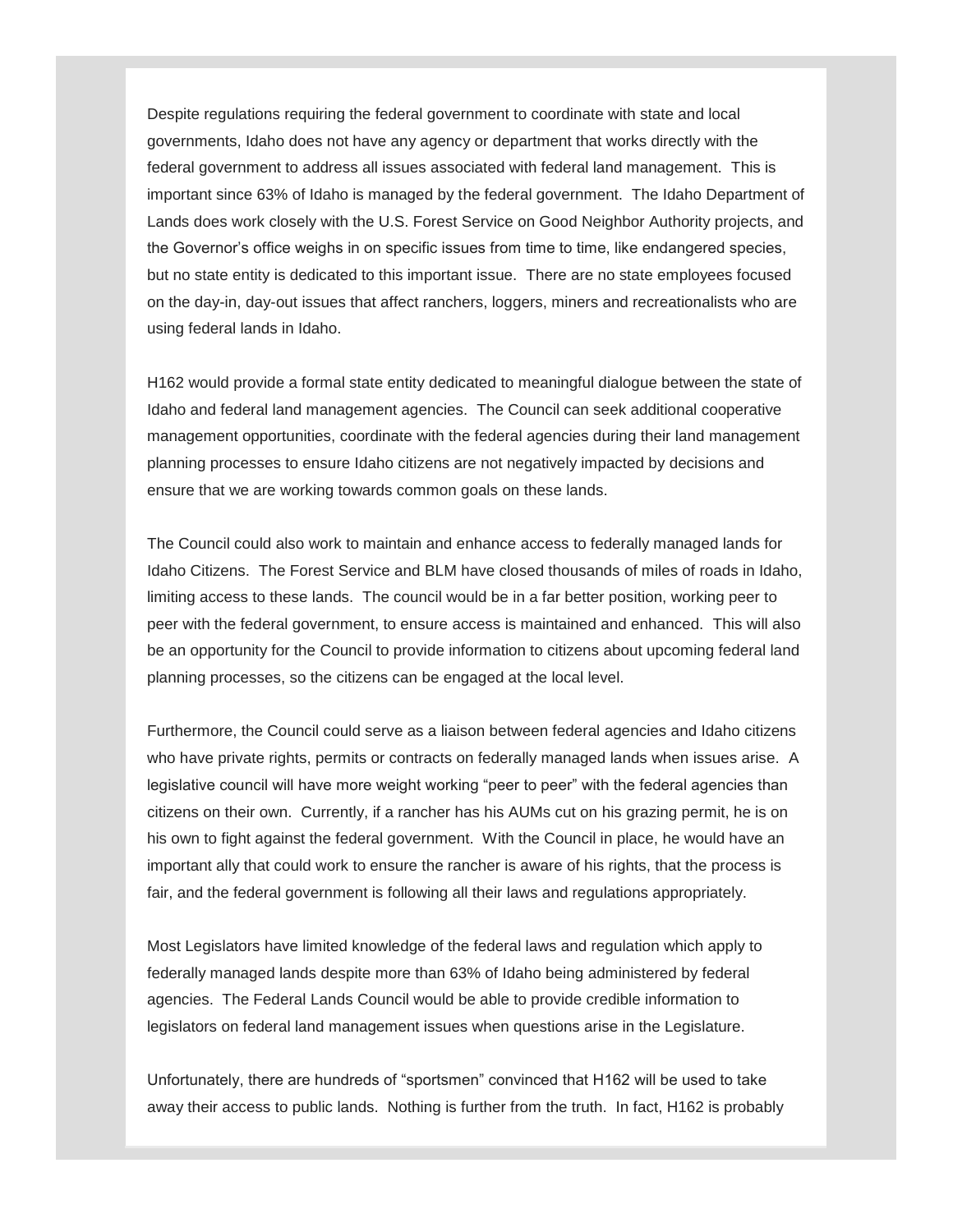the best opportunity we have ever had to ensure Idaho and its citizens are fairly represented in federal land management decisions in the future.

Idaho Farm Bureau policy #45.1.8 states: "We support the legislature asserting their authority and taking all necessary measures to protect the citizens and counties of the state of Idaho from federal agency overreach." **IFBF supports H162** as originally drafted; and will only support amendments offered by Senator Harris.

# [BACK](#page-0-1)

#### **Bill Placing Cap on Depredation Claims Passes Senate**

<span id="page-3-0"></span>Senate Bill No. 1151, sponsored by Senator Bert Brackett (R-Rogerson), would revise big game depredation statutes to place a cap on the amount paid on any single depredation claim. The bill proposes capping claims at 10% of the annual Expendable Big Game Depredation Trust Account (EBGTA) appropriation. The EBGTA appropriation for 2019 was \$1.1 million, so the cap for 2019 claims would be \$110,000. The appropriation amount can fluctuate from year to year.

The impetus for SB1151 was a claim for more than \$1 million of damage to organic potatoes caused by elk. With elk causing more damage to private property each year, SB1151 would limit farmers' ability to recover for legitimate losses. On the other hand, without a cap on claim amounts, prorating claims could become a regular occurrence.

The Senate Resources and Environment Committee, chaired by Senator Lee Heider (R-Twin Falls), heard debate on SB1151 and passed it on to the Senate floor with a "do pass" recommendation. The bill passed the Senate unanimously. It will now move to the House of Representatives for a committee hearing. For a more detailed explanation of SB1151, please refer to the March 8, 2019, edition of Capitol Reflections.

# [BACK](#page-0-1)

#### <span id="page-3-1"></span>**Senate Passes Bill to Release Wilderness Areas for Multiple-Use Management**

The Senate debated and passed House Joint Memorial No. 8, which urges Congress to release more than 500,000 acres for multiple-use management that are currently being held in Wilderness Study Areas. The bill moved through both chambers of the legislature, with little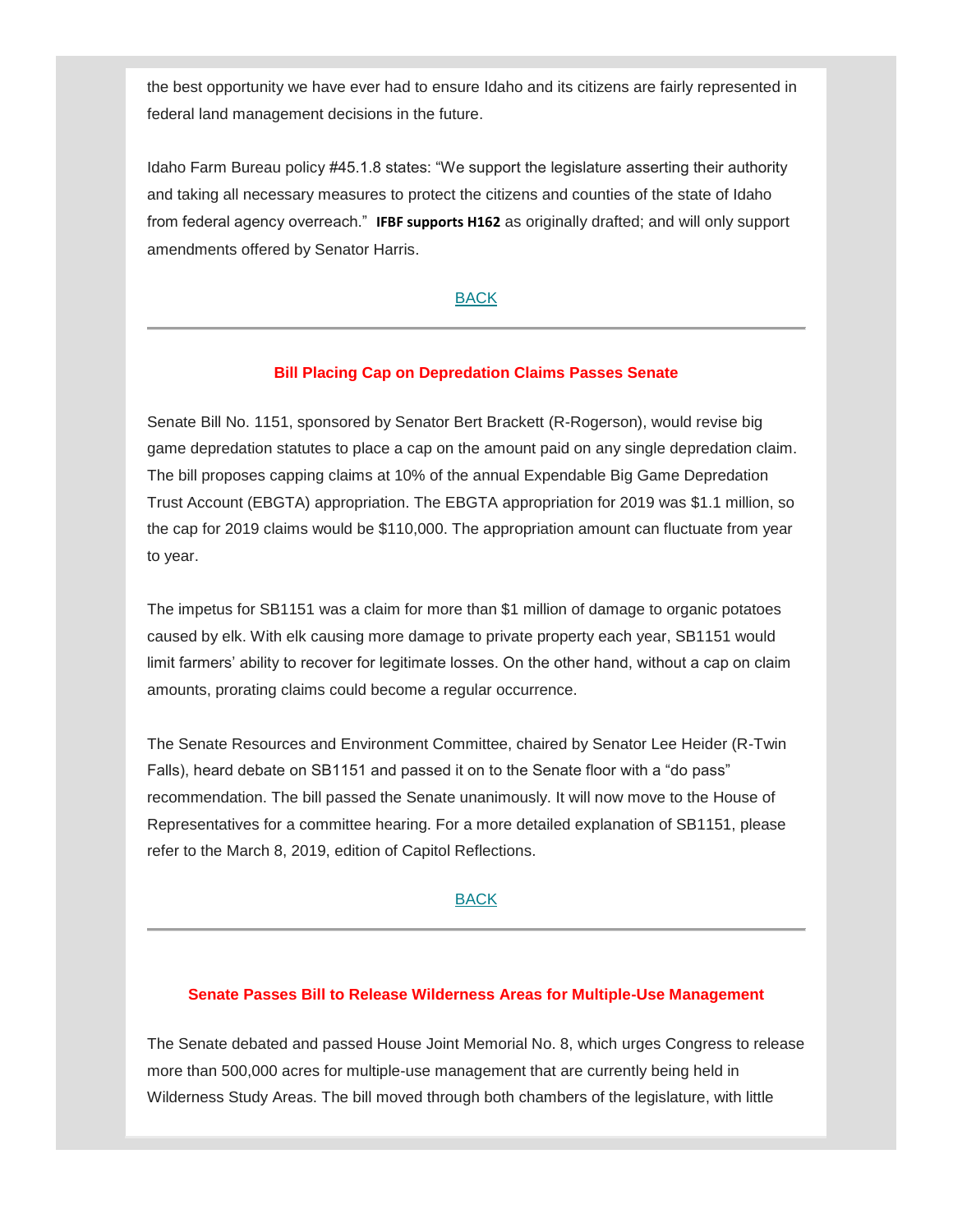opposition. The House of Representatives passed HJM005 with 62 votes for it and eight votes against, and the Senate approved it on a voice vote. Speaker of the House, Scott Bedke (R-Oakley), signed the bill and it is awaiting the Senate President's signature before being sent to the Secretary of State's office.

For a detailed explanation of HJM008, please see the February 22, 2019, edition of Capitol Reflections. IFBF Policy # 62 states, in part, that we oppose "[a]ll dedication of land in Idaho for wilderness and roadless areas and support the release of lands currently held in Wilderness Study Areas (WSA) back to multiple-use management. All lands designated as non-suitable for wilderness must be immediately released from WSA status." **IFBF supports HJM008.**

# [BACK](#page-0-1)

# **Medicaid Expansion - Why this "Right" is Wrong**

<span id="page-4-0"></span>After more than 10 weeks of discussion, there is no clear path forward on Medicaid expansion. Perhaps it is time to take a step back and review the philosophical arguments surrounding this issue.

Proponents of Prop 2 would have us all believe it is perfectly appropriate and within the legitimate authority of government to take money away from those who earn it, to give free health-care to non-disabled, able-bodied adults who do not have coverage, requiring no effort on their part, all under the guise of a so-called "right to health care." This is a complete misunderstanding of the purpose of legitimate government and what constitutes a legitimate right.

The purpose of government, as stated in the Declaration, is to protect and secure unalienable rights. These legitimate rights are those which all people receive from their Creator, and are not dependent upon anyone else to provide them. Anything else is only a "privilege," which can also be taken away.

For example, the right to life does not mean others are required to care for you or keep you alive, only that they must not take your life from you. The right to liberty does not mean others must make it possible for you to do anything you feel like, but only that others must not enslave you, force you to do things against your will, or prevent you from doing things that don't harm others. The right to property does not mean others must provide material things for you, it simply means you are free to work and enjoy the fruits of your labors that you have earned. Therefore, governments are instituted to ensure "bad" people do not infringe upon or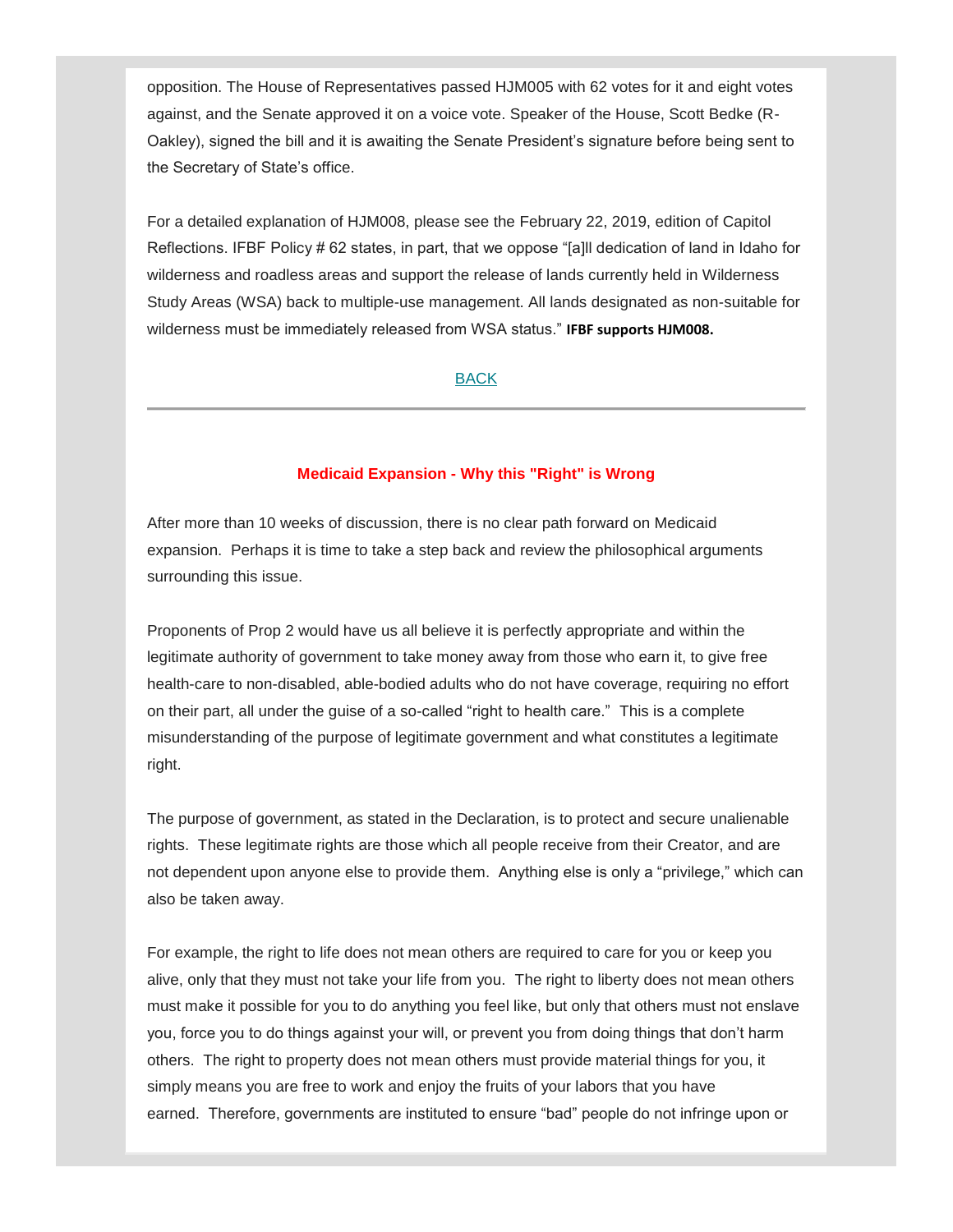destroy other people's legitimate rights.

True rights are not, and cannot be, dependent upon others to provide them. They are selffulfilling. Otherwise, this false right would require infringing upon *others'* rights to liberty and property. It would be forcing others to do things they do not necessarily want to do and to take their property from them without their consent. As an example, a law forcing doctors to provide medical services free-of-charge would be depriving the doctors of their rights. By the same token, a law requiring citizens to pay taxes to provide free health-care to others is depriving them of their rights. It is incompatible with liberty as understood in America.

With this understanding of the true nature of rights, it is clear there can be no "right" to healthcare since that requires others to provide it or be punished by the law. Many doctors spoke in favor of expansion, yet none of them said they provide their services free of charge to patients who cannot afford it. Why would these doctors ask the government to force other people to do what they are not willing to do themselves?

This does not in any way imply that people cannot, or should not, out of their own free will and compassion, voluntarily provide means to care for those who need assistance. In fact, this is what the bible teaches and the way that care has been provided for those lacking resources since the beginning of time. It is far more compassionate and ennobling to both the giver and receiver for needed care to be provided voluntarily through charity. Under compulsion, resentment and lack of respect for government is fostered by the "giver," while simultaneously ingraining an acute sense of entitlement and ingratitude in the receivers.

Keep in mind, it is only since the 1960's that health-care was somehow deemed appropriate to be provided by government; and only since the 1980's that government required doctors and hospitals to provide services to those who could not pay. The situation is demonstrably worse since that time. These two events have played a large role in leading us to the situation we now find ourselves in. Government should never have been involved in the delivery of healthcare, and has illegitimately forced providers to provide services, thus depriving them of their rights and turning the purpose of government on its head.

Therefore, if expansion is to move forward, it must be structured as a stepping stone, a pathway to self-reliance and personal responsibility if it is to actually assist those who are in the "gap." If it is structured as an entitlement or essentially a hammock where a person can rest for the rest of their lives, it has done a grave disservice to the recipients and condemned them to a life of dependency.

Any expansion program must include features that will help encourage recipients to stretch, to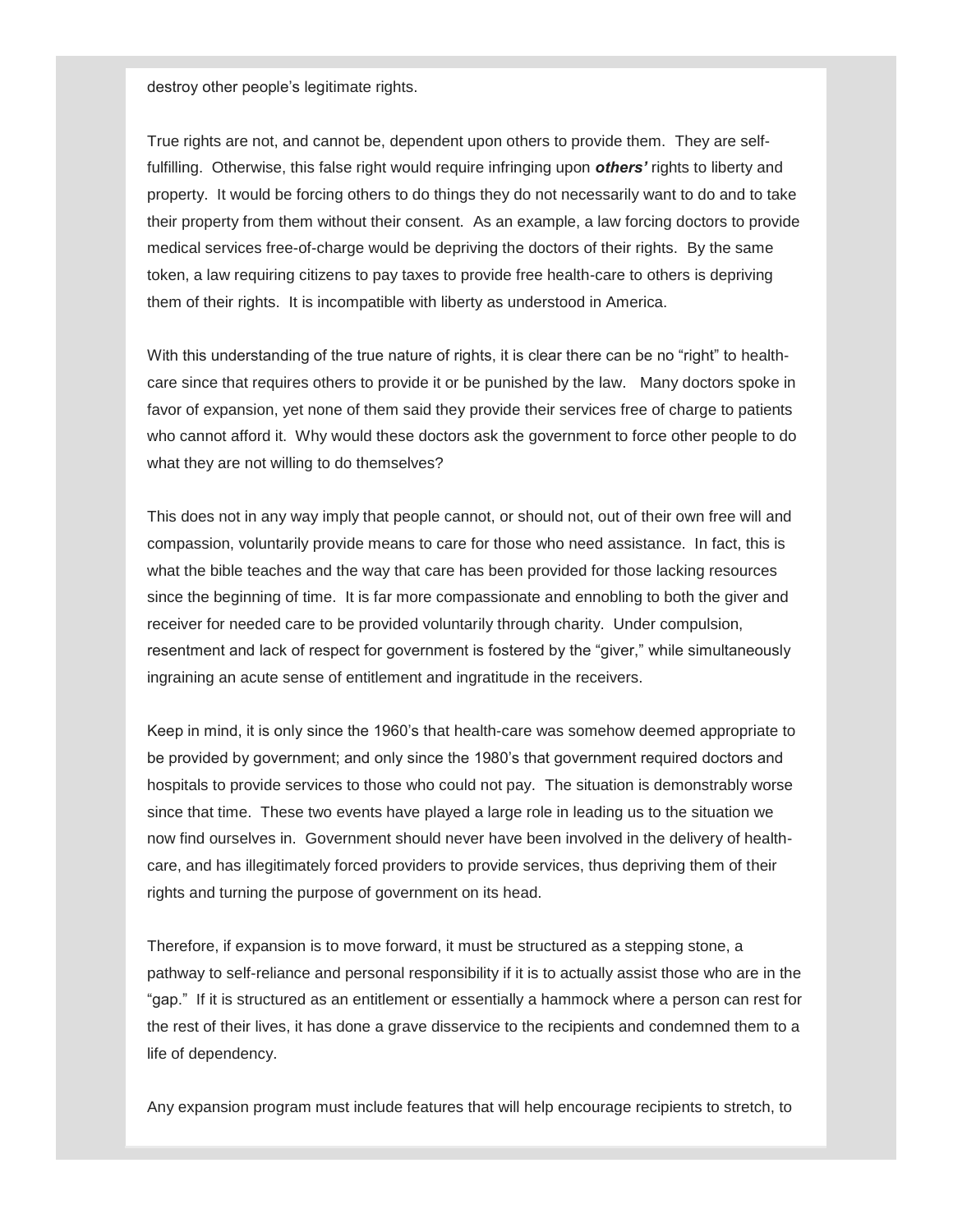strive, to work, to improve, to take responsibility for their choices and to move forward on the pathway to achieve their full potential. Thoughtful Idahoans know that anyone in the so-called "gap" can elevate themselves and their situation. They can become self-reliant and can earn enough, especially in this economy, to qualify for health coverage on the state exchange at very little cost to them. This private coverage is far better than that provided through Medicaid and will be a foundation to their future progress and success.

Will there be situations that are more difficult to resolve than others? Absolutely. However, every day we see people who, due to their circumstances, could have easily thrown up their hands and said, "I quit, the deck is stacked against me, so I will simply give up and allow the state to take care of me." Yet despite their challenges, even many with severe handicaps have persevered and overcome their challenges, finding a way to succeed despite the odds against them. Their efforts and accomplishments have been a source of great pride and satisfaction. Each situation is different, and a one-size-fits-all program will not benefit all people.

Most Idahoans believe in the ability of people to achieve their goals and dreams through hard work. Most Idahoans believe in the dignity of work and the sense of pride and accomplishment that comes from facing challenges and over-coming. Most Idahoans want to help citizens succeed, not condemn them to a life of dependency.

To achieve these results, Medicaid expansion should include: time limits to provide a sense of urgency and incentive to move forward, a yearly enrollment period just like everyone else in the private sector, random drug testing, a hard sunset on the program to ensure it is functioning as intended before continuation, modest monthly premiums and co-pays for services just like Montana has implemented, a work requirement that reminds recipients there are no free lunches and the path forward to improve their situation is work. These are the principles which will elevate our citizens rather than dig a pit for them from which they cannot escape. These proven concepts will provide support, incentives and encouragement, so they feel good about themselves and others through becoming contributing members of society.

Yes, there is a vocal constituency who believes simply giving things to people is somehow helping them. We respectfully disagree with that opinion. History has proven again and again the folly of that viewpoint. We know how this will end, and it will not end well for those foolish enough to accept the "free" stuff, especially when they can and should work to provide for themselves. It is never right to do the wrong thing, even if many people are hoodwinked into thinking it is right. President Reagan once wisely said, "We don't measure compassion by the number of people who are on assistance programs, but by the number who no longer need them." There is still time to do the right thing for all Idahoans.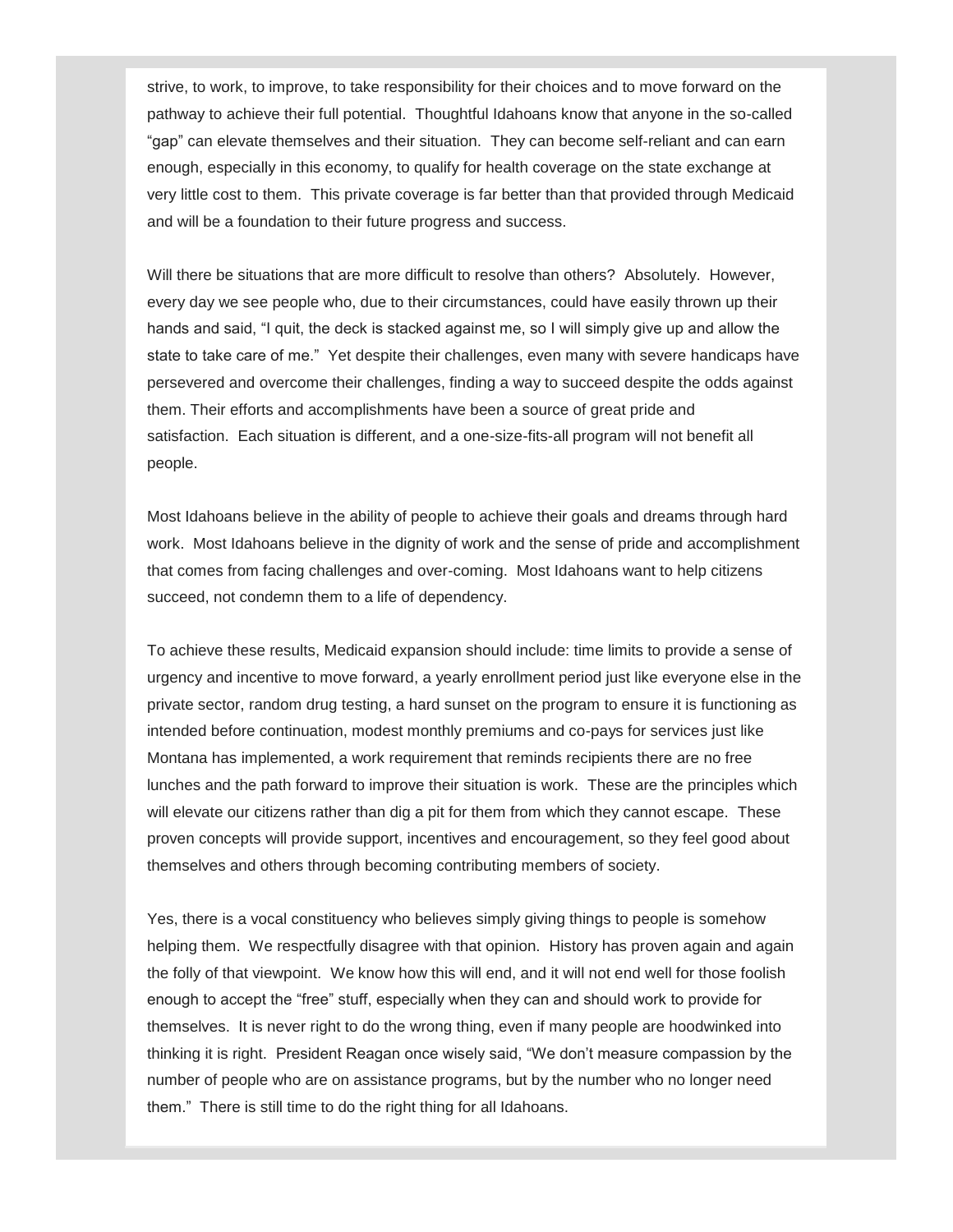#### **Industrial Hemp Legalization Bill Passes House Committee**

<span id="page-7-0"></span>On Thursday, the House Agricultural Affairs Committee held a vote on H122, the Hemp Research and Development Act. The bill sponsors, Reps. Caroline Troy (R-Genesee), Dorothy Moon (R-Stanley), and Sen. Abby Lee (R-Fruitland), were present to answer a few lingering questions posed by committee members. The committee ended up passing the bill, sending it to the House floor with a "do pass" recommendation.

H122 would add a definition for hemp in Idaho Code and allow any person or institutions of higher education in Idaho to grow, cultivate, harvest, sample, test, research, process, transport, transfer, take possession of, sell, import and export hemp or hemp products containing 0.3% or less of tetrahydrocannabinols (THC) in the state. The 2018 Farm Bill removed hemp from Schedule I of the federal Controlled Substances Act and eliminated other barriers at the federal level to hemp research, cultivation and development. H122 would also exempt hemp containing 0.3% THC or less from the state's Schedule I/controlled substance list.

Farm Bureau is aware that law enforcement has expressed concern as to their ability to test and identify hemp verses marijuana and have thus far opposed any measure to legalize hemp in the state. This issue will need to be addressed regardless of any effort to legalize hemp in the state because the federal Farm Bill pre-empts state law and allows for interstate shipment of hemp. The Idaho Legislature has S1166 under consideration, which would appropriate \$240,000 for the purchase of testing devices. These resources would equip law enforcement with the capability to effectively identify the difference between hemp and marijuana. We believe this adequately addresses the concern expressed by law enforcement thus far.

Hemp is found in over 50,000 products and has the potential to be a viable alternative crop for Idaho farmers. With the low commodity prices currently being experienced in many sectors of agriculture, hemp could offer a possible bright spot. Allowing the production of this alternative crop would add to the diversity of this state's agricultural industry and markets. Our farmers do a great job of determining what is best for each of their individual operations. However, when it comes to deciding on hemp, we must first get government out of the way to allow Idaho farmers and researchers the option to determine if it is viable or not. H122 would afford them this option.

Idaho Farm Bureau Policy #9 supports legalizing the production of industrial grade hemp with 0.3% THC or less in Idaho, and to authorize the University of Idaho and ISDA to conduct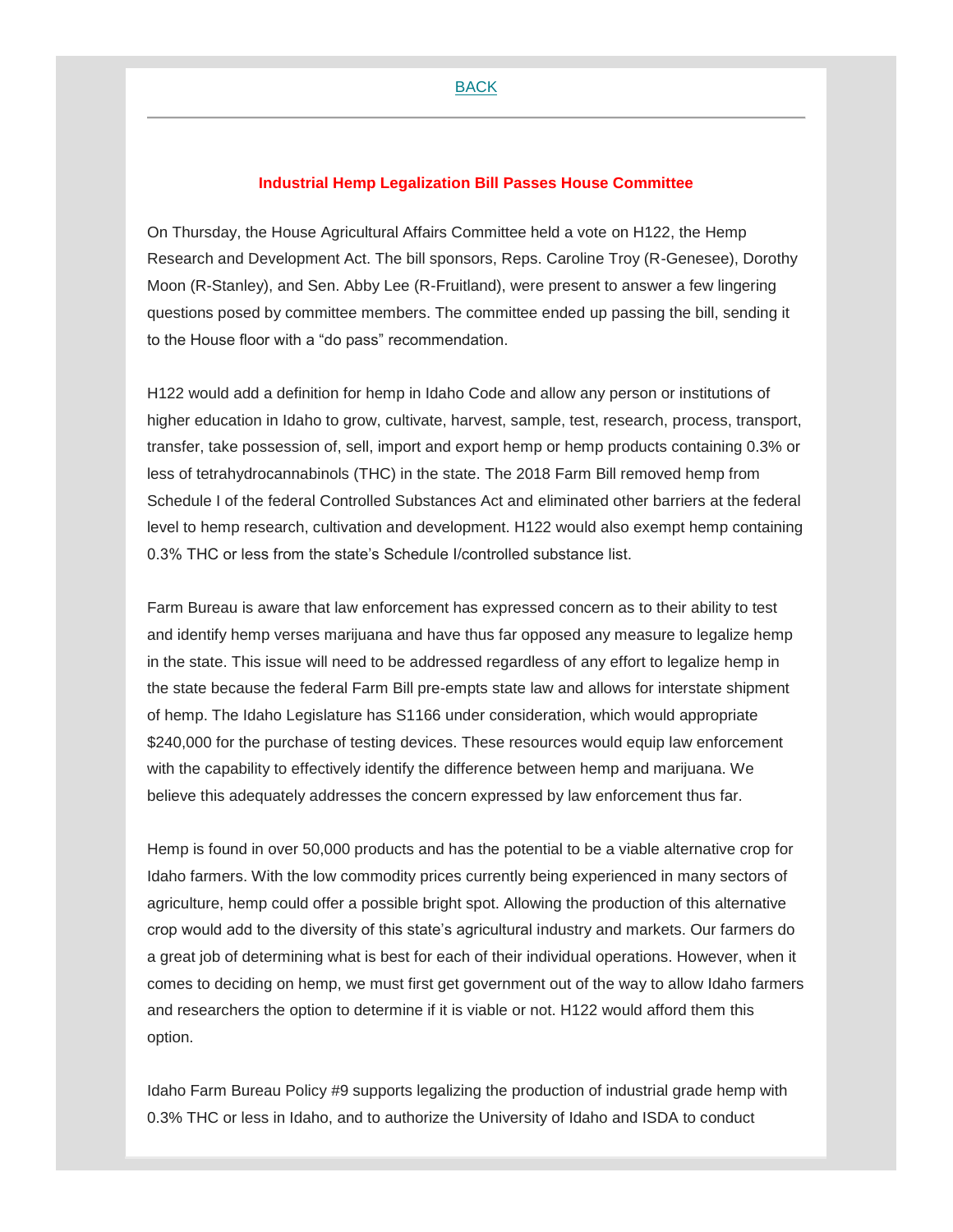research and pilot programs to determine suitable varieties to meet market demand. To be clear, our policy specifically supports industrial grade hemp as an alternative crop option for Idaho farmers and we are strongly opposed to any legalization of marijuana. **IFBF supports H122.**

# [BACK](#page-0-1)

#### **HCR9 Passes**

<span id="page-8-0"></span>The Senate Natural Resource Committee unanimously passed HCR9 this week. This is a concurrent resolution recognizing hydropower as Idaho's greatest renewable resource and the benefits it provides. Hydropower benefits groups from all across the state, from agriculture to recreation.

IFBF Policy #83.1 supports the continued careful use of water as one of our renewable natural resources through existing hydro projects and the construction of new ones. **IFBF supports HCR9.**

# [BACK](#page-0-1)

#### **Artesian Well Repair Bill Passes House Committee**

<span id="page-8-1"></span>The House Resources & Conservation Committee unanimously passed S1087 regarding the repair of flowing artesian wells and the retention of potential cost-share opportunities. A full description of the bill and its proposed amendments can be found in last week's issue of Capitol Reflections, view it and other past issues by clicking the blue link at the bottom of this newsletter, titled "Click Here for Past Issues of Capitol Reflections."

Idaho Farm Bureau Policy supports current artesian well laws and the retention of cost-share option for those wells that are ordered repaired or plugged. **IFBF supports S1087.**

#### [BACK](#page-0-1)

#### **House Judiciary Committee Receives Inmate Training Bill**

<span id="page-8-2"></span>Senator Patti Anne Lodge (R-Huston) sponsored Senate Bill No. 1045, which would allow inmates to receive real-world work training in the production, harvesting, and processing of all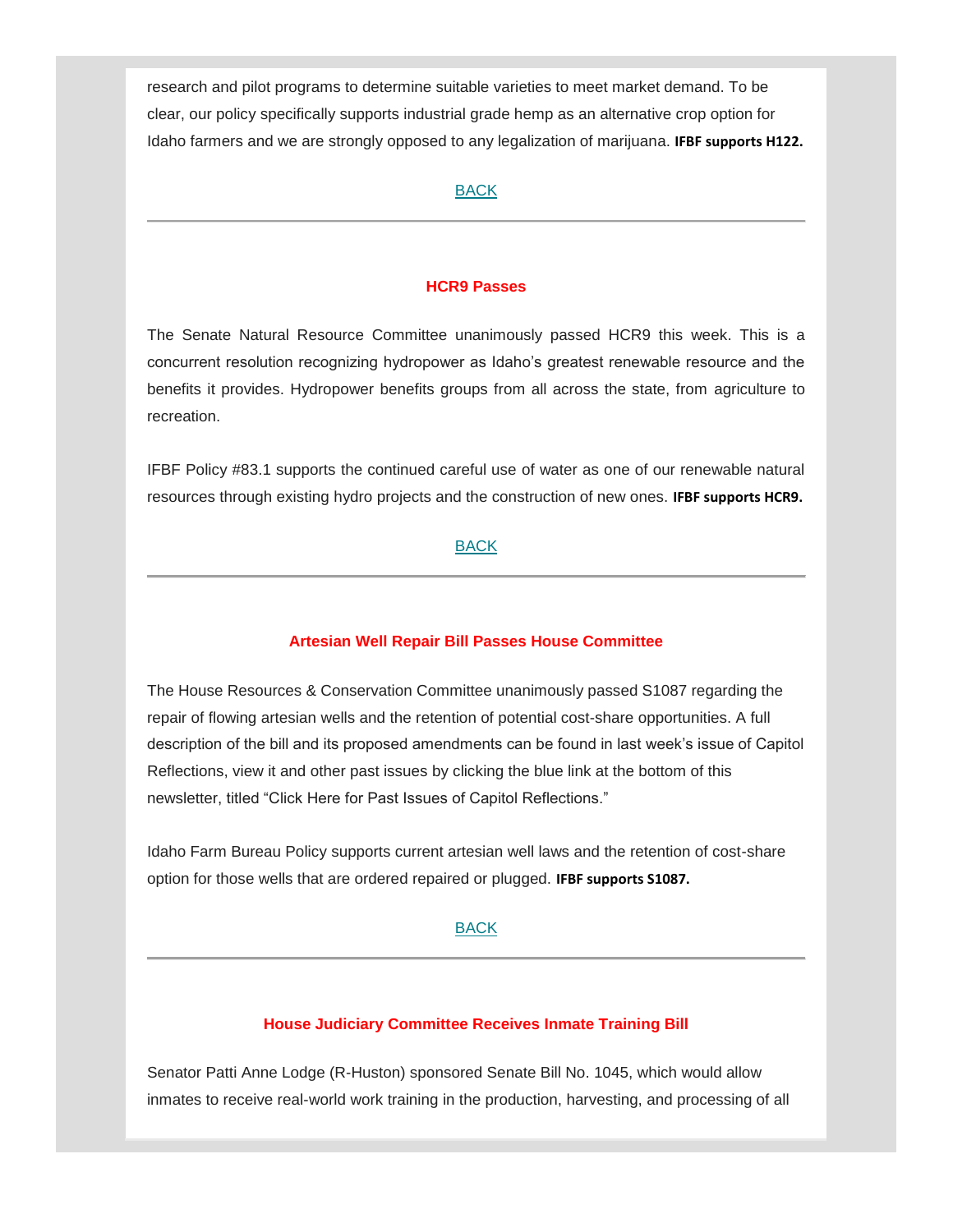agricultural products. Currently, the law only allows inmates to work with "perishable agricultural food products." SB1045 would remove the words "perishable" and "food" from the statute to expand the areas in which inmates can receive training.

SB1045 also makes clear that inmates in Idaho Correctional Industries' (ICI) work training programs are trainees and not employees of the farms they work on. These clarifying changes will make the statute reflect what is actually happening in the ICI programs and allow peace of mind for farmers and ranchers contracting with ICI for these training programs. SB1045 passed the Senate Judiciary and Rules Committee without opposition and passed the Senate floor with a unanimous vote. The bill has been assigned to the House Judiciary and Rules Committee, chaired by Representative Thomas Dayley (R-Boise), for hearing.

For a more detailed explanation of SB1045 please refer to the January 18, 2019, edition of Capitol Reflections. **IFBF supports SB1045.**

# [BACK](#page-0-1)

# **Seed Association Presents**

<span id="page-9-0"></span>The Idaho Seed Association presented to the House Agricultural Affairs Committee, bringing five board members to speak to the committee, each on a specific seed crop. Rodger Batt started the presentation off by informing the committee about some general information on Idaho's seed industry. The saying in the industry is "it all starts with the seed," Batt told Representatives. Idaho currently sells seed to 120 different countries.

The five seed topics covered by the presenting board members included sweet corn, pea production, alfalfa seed, bean production and seed treatments. Each person gave a quick overview of what each area is experiencing, both in the positive and the negative aspects of the industry. Sweet corn, for example, shared the positives of Idaho's environment being ideal to grow the corn. With low humidity in the area, it helps protect against disease such as powdery mildew. On the negative, there are concerns about urban sprawl. With residential areas moving closer to farms, it is hard to prevent cross pollination of their sweet corn crop with corn grown in resident's backyard gardens. Though issues like these where voiced for each topic, the big take away for legislatures is that Idaho is an efficient and effective state when it comes to producing good seed.

# [BACK](#page-0-1)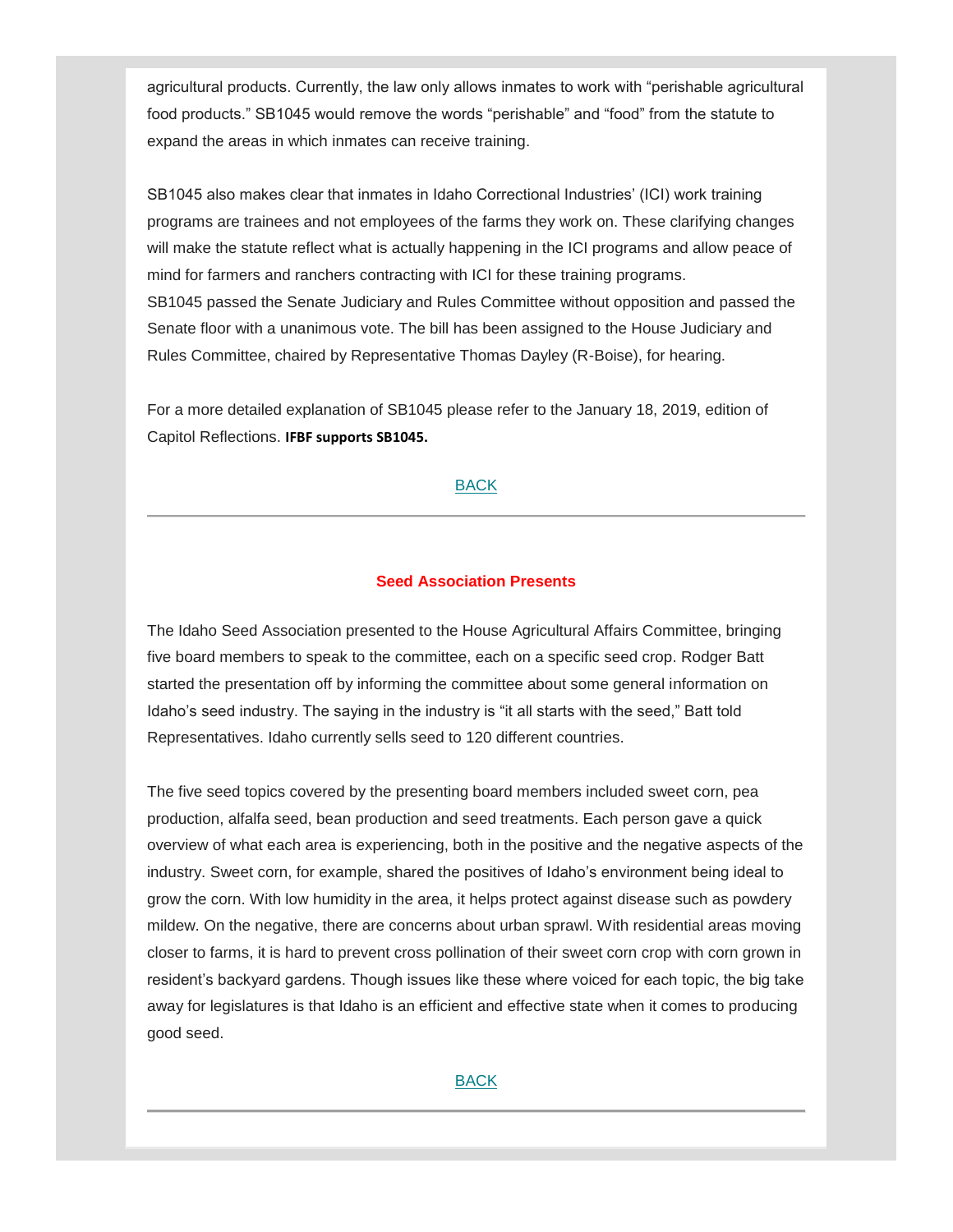#### **Amalgamated Sugar Presents**

<span id="page-10-0"></span>Amalgamated Sugar Company presented to the House Agricultural Affairs Committee this week. Amalgamated's CEO, John McCreedy, talked to legislatures about the history of Amalgamated, high points of this year and future plans. Speaking specifically on Idaho's factories, McCreedy shared information including that Nampa is the company's youngest factory and Mini-Cassia's factory is the largest. This factory is said to slice more beets than anywhere else in the world. Amalgamated is the  $2<sup>nd</sup>$  largest sugar processor in the U.S., outputting around 2.4 billion pounds of sugar per year.

McCreedy touched on some high points as well. He stated this year they were able to break records with sugar content in their beets. This year's sugar content was over 18% and seems to be holding consistent, which is one of the company's goals. These high sugar content beets help with the return farmers are seeing. Amalgamated had changed their buying formula from acreage to yields. McCreedy said they are happy to see that they are experiencing better yields from their farmers with this high quantity of sugar in their beets. Sugar prices have also remained solid, helping to provide a bright spot in a state that has had low agricultural pricing across the board the last couple years.

As for the future of the company, McCreedy spoke to Amalgamated's emphasis on continuing to innovate and look at sustainability. He spoke to the use of genetically modified seed for the sugar beets, helping them be sustainable by reducing CO2 output and allowing their growers to be less dependent on pesticides. The legislatures were informed that the final product has the genetic material removed so the finished sugar itself would not be considered genetically modified. Their beet sugar is molecularly the same as any non-GMO seed for beet or cane sugar. Amalgamated also continues to invest in technology and improving sugar extraction. They are also investing in the by-product that comes from sugar production and utilizing it as another product to sell. McCreedy spoke to the pulp, molasses and betaine specifically, as byproducts that are used as a feed with dairies and other animal agriculture.

#### [BACK](#page-0-1)

#### **Subscribe**

[Click here](mailto:ifbga@idahofb.org?subject=Subscription%3A%20Capitol%20Reflections&body=Hi%2C%0A%0APlease%20add%20me%20to%20your%20Capitol%20Reflections%20Newsletter%20email%20list.%0A%0AThank%20you!) to subscribe to the Capitol Reflections mailing list.